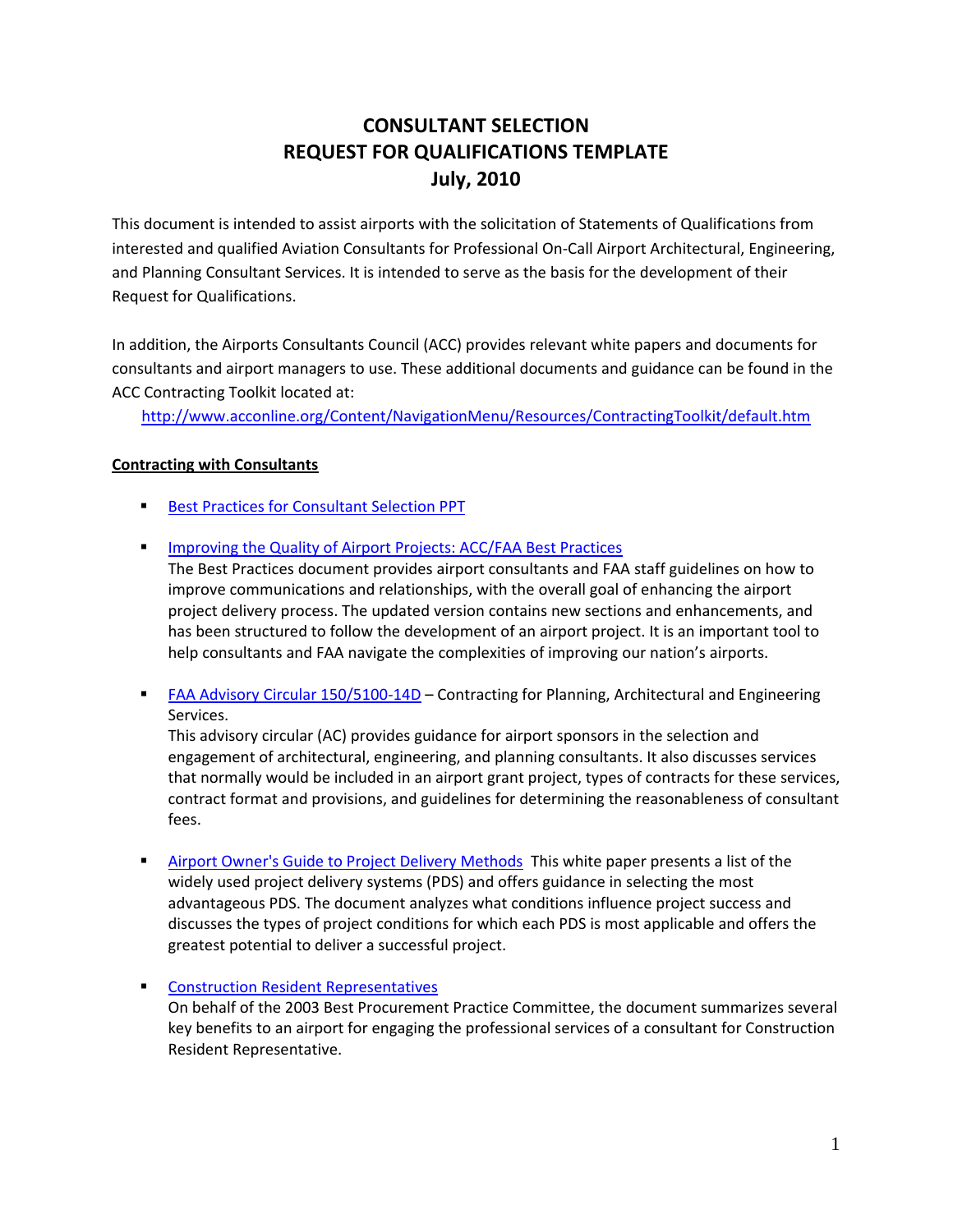# **REQUEST FOR QUALIFICATIONS (RFQ) PROFESSIONAL ON‐CALL AIRPORT ARCHITECTURAL, ENGINEERING, AND PLANNING CONSULTANT SERVICES FOR (AIRPORT, CITY, STATE)**

The (owner) is requesting Statements of Qualifications from interested and qualified Aviation Consultants for Professional On‐Call Airport Architectural, Engineering, and Planning Consultant Services at \_\_\_\_\_\_\_\_\_ (Airport) for the next five (5) years. Professional, technical and advisory services are needed for projects identified in the Airport's capital improvement program.

FAA Advisory Circular (AC) 150/5100‐14D, *Architectural, Engineering, and Planning Consultant Services for Airport Grant Projects* should also be referenced. This AC provides guidance for airport sponsors in the selection and engagement of architectural, engineering, and planning consultants. It also discusses services that normally would be included in an airport grant project, types of contracts for these services, contract format and provisions, and guidelines for determining the reasonableness of consultant fees.

## **SCOPE OF WORK**

Projects may include airside/landside design, drainage and lighting, planning and environmental services, and construction related services. A copy of the airport's current capital improvement program can be requested from  $(contact)$  at  $(phone/email)$ . Consultants should be familiar with Federal Aviation Administration (FAA) and State aviation funding programs and requirements.

## **PROPOSAL FORMAT**

To facilitate review, submissions should conform to the following format:

- 1. **Experience of the Firm:** Provide a description of your firm's prior experience and qualifications in airport architectural, engineering, planning and environmental analysis. Also, please reference the experience of the firm in working with the State and FAA regulations and procedures.
- 2. **Project Team (Key Staff):** Identify the proposed Project Manager and key project team members and responsibilities. Provide a brief resume for each person outlining their credentials and experience.
- 3. **References:** Provide the name and contact information for at least three (3) references familiar with the quality of work by your firm of similar nature as contained in the above Scope of Work.
- 4. **Project Understanding:** Provide your general understanding of the airport, project and issues regarding the identified project(s). Identify any potential challenges or special concerns that may be encountered.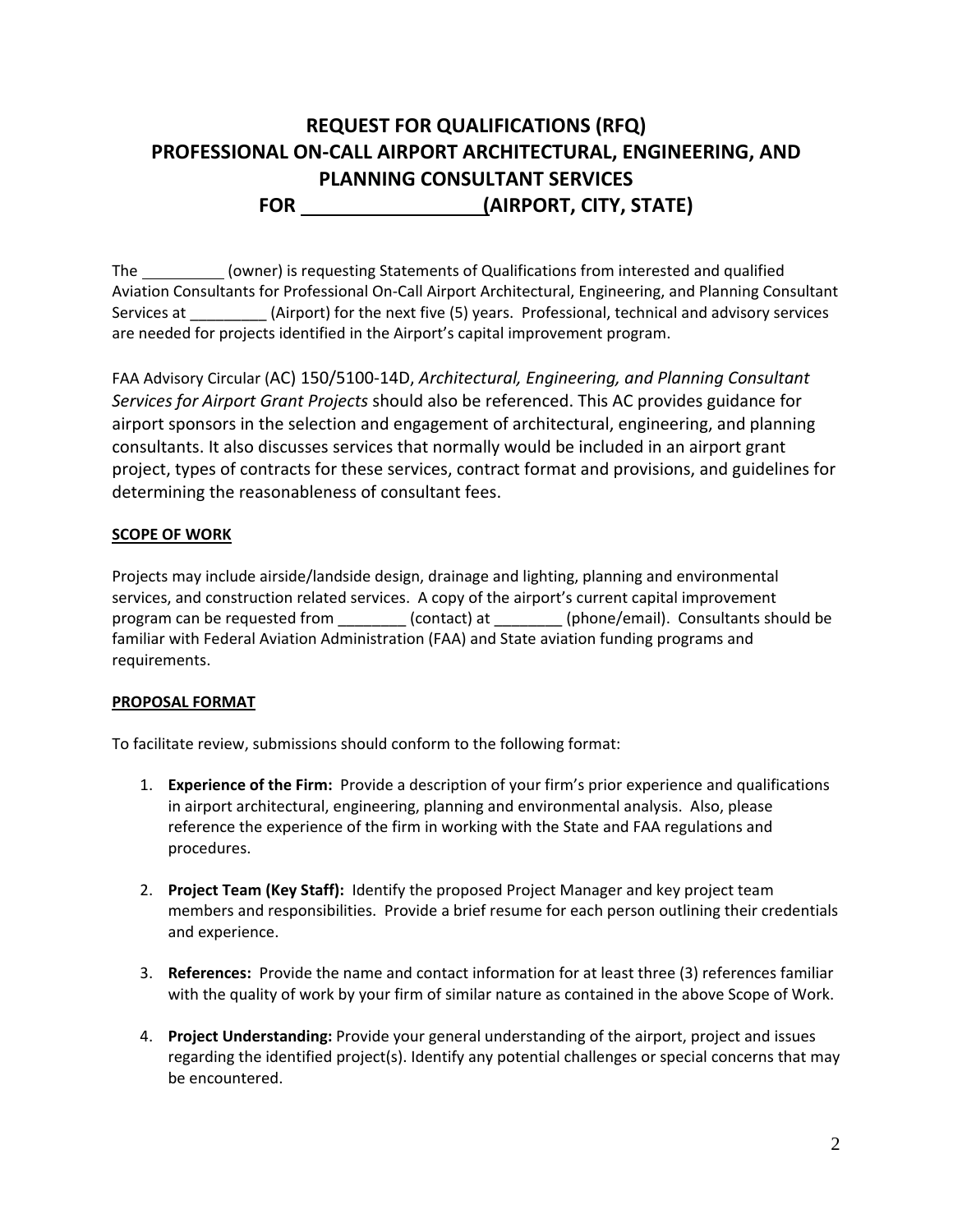5. **Other Supporting Data:** Include any other information you feel to be relevant to the selection of your firm or the makeup of the project team including sub‐consultants.

The entire Statement of Qualifications shall not exceed thirty (30) pages; excluding the front and back covers, dividers, cover sheet, table of contents, and letter of introduction (maximum two pages).

#### **CRITERIA FOR REVIEW OF STATEMENT OF QUALIFICATIONS**

The following criteria will be used in screening, ranking and selection of the successful firm:

- 1. **Qualifications of the Firm (20‐30%):** Preference shall be given to those firms with experience in airport architectural, engineering, planning and environmental analysis related to the scope of services.
- 2. **Qualifications of the Project Team (Key Staff) (30‐40%):** Preference shall be given to those with key staff experience in items listed in the above scope of services and any familiarity with the region.
- 3. **Experience in Working with State and FAA Regulations and Procedures (10%):** Preference shall be given to project teams whose personnel have a demonstrated working relationship with the State and FAA, and possess a thorough understanding of FAA rules and regulations regarding design and development of airports similar to the \_\_\_\_\_\_\_\_\_ (Airport).
- 4. **Project Understanding (25‐35%):** Preference shall be given to those firms which have a comprehensive understanding of the project requirements and environment.

## **SELECTION OF THE CONSULTANT**

It is the intent of the (owner) to appoint a committee to review the Statements of Qualifications submitted and rank the qualified firms.

The \_\_\_\_\_\_\_\_\_\_\_(owner) may choose to interview a shortlist of consultants before making the selection. The shortlisted consultants shall be notified at least 14 days prior to the interview date.

All unsuccessful firms will be notified in writing no later than 10 days after selection of the Consultant and may contact the \_\_\_\_\_\_\_\_\_\_\_ (owner) for debriefing.

 (owner) reserves the right to reject any and all submissions to this RFQ, request clarification, or waive informalities/technicalities, if it is deemed in the best interest of the \_(owner). The \_\_\_\_\_\_\_\_\_\_\_\_\_(owner) assumes no responsibility for costs incurred in responding to this RFQ.

In accordance with FAA selection procedures, all selections should be qualification based. No overhead rate, fees, or any cost information should be identified as part of this submission.